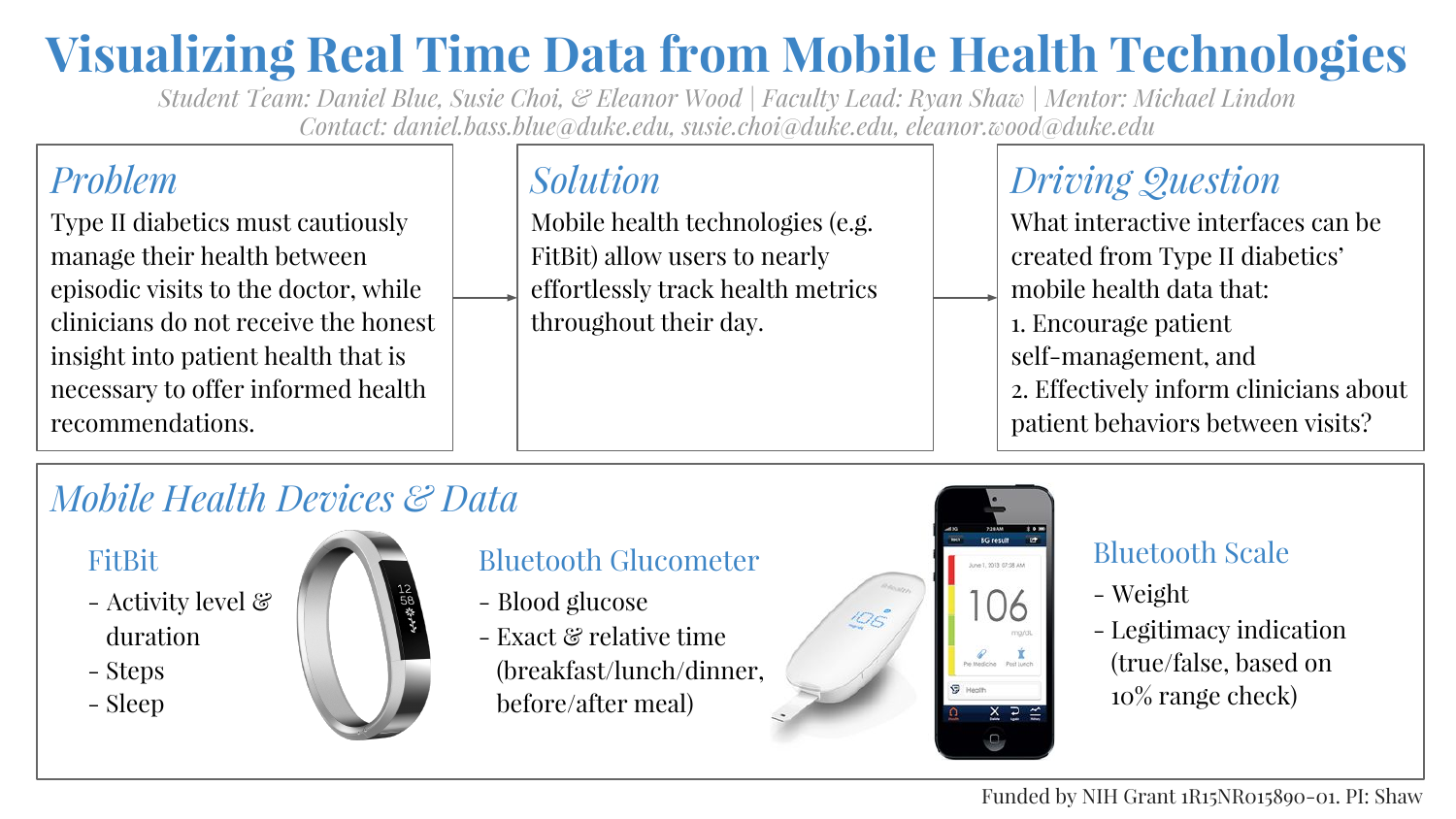## *Data Visualizations*

#### Patient-Facing



#### Clinician-Facing



The dashboard to the left displays the distribution of a patient's blood glucose readings, with bar width based on hyperglycemic and hypoglycemic levels. The graph to the right specifies glucose readings by weekday and time so that *clinicians can identify problematic days and times for patients.* 

The scatter plot to the left

*meals or on certain days.* 

displays a patient's breakfast-time blood

#### For more, see [https://public.tableau.com/profile/](https://public.tableau.com/profile/daniel.matthew.blue#!/vizhome/interview_1/GlucoseStory) [daniel.matthew.blue#!/vizhome/](https://public.tableau.com/profile/daniel.matthew.blue#!/vizhome/interview_1/GlucoseStory) [interview\\_1/GlucoseStory](https://public.tableau.com/profile/daniel.matthew.blue#!/vizhome/interview_1/GlucoseStory)

### *Predictive Analysis*



Gaussian Process Regression is a flexible method for performing nonparametric regression. As it provides predictive properties and quantifies uncertainty, we applied it to predict patients' future weights and discern which weights are legitimate (i.e. not from a family member sharing a patient's scale).

## *Clinician Notifications*

We developed a clinician SMS system to notify clinicians if patients experience consistently dangerous blood glucose levels information which is especially valuable following changes in medication type, dosage, or timing.

> BG reading for patient #2 is at a dangerous level - 260 mg/dL  $-$  as of 6/2/17